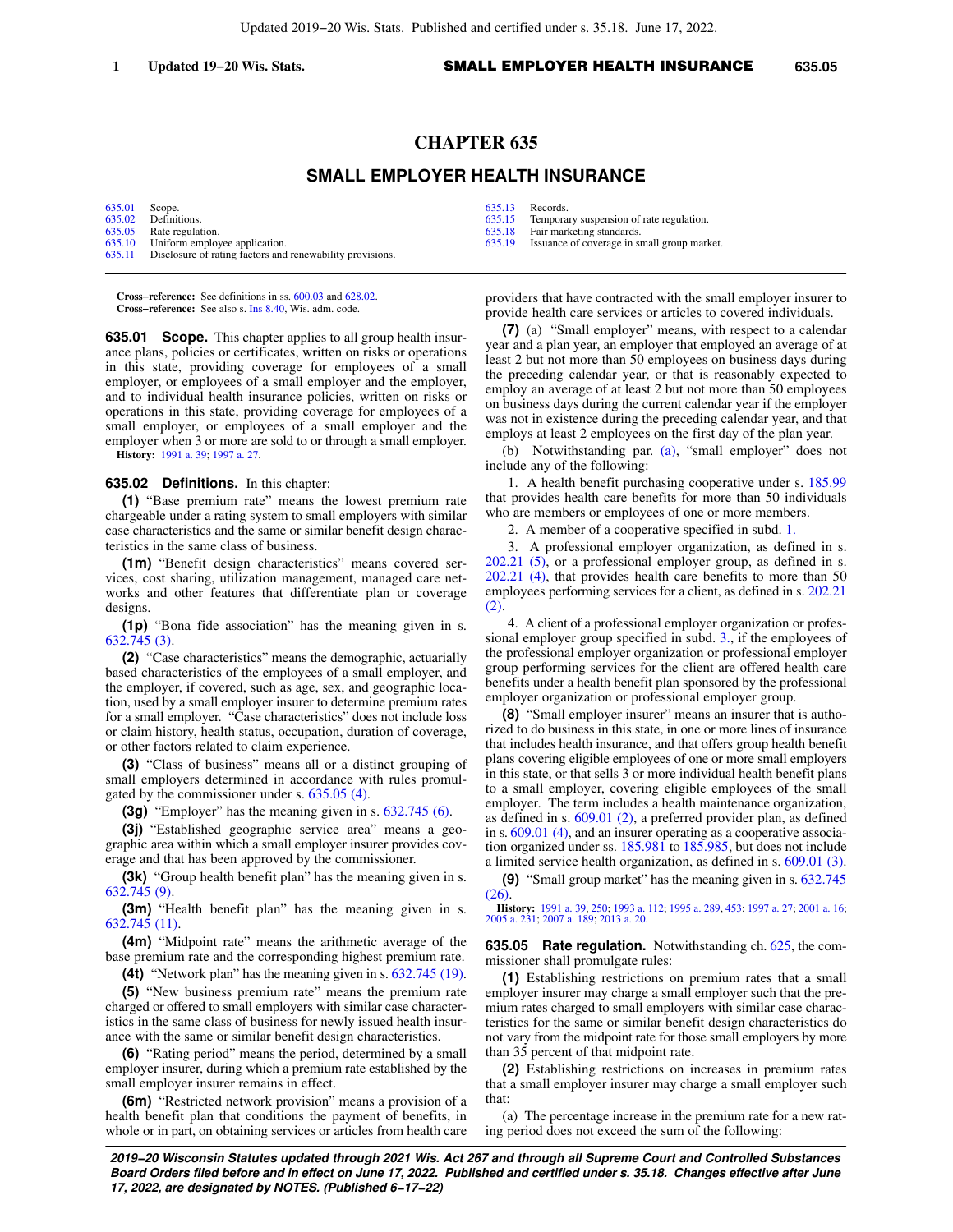## **635.05** SMALL EMPLOYER HEALTH INSURANCE **Updated 19−20 Wis. Stats. 2**

1. The percentage change in the new business premium rate measured from the first day of the prior rating period to the first day of the new rating period, or the percentage change in the base premium rate in the case of a class of business for which the small employer insurer is not issuing new policies.

2. An adjustment, not to exceed 15 percent per year, adjusted proportionally for rating periods of less than one year, for such rating factors as claim experience, health status, occupation, and duration of coverage, determined in accordance with the small employer insurer's rate manual or rating procedures.

3. An adjustment for a change in case characteristics or in benefit design characteristics, determined in accordance with the small employer insurer's rate manual or rating procedures.

(b) The percentage increase in the premium rate for a new rating period for a policy issued before August 15, 1991, does not exceed the sum of par. [\(a\) 1.](https://docs.legis.wisconsin.gov/document/statutes/635.05(2)(a)1.) and [3.,](https://docs.legis.wisconsin.gov/document/statutes/635.05(2)(a)3.) unless premium rates are in compliance with the rules promulgated under sub. [\(1\).](https://docs.legis.wisconsin.gov/document/statutes/635.05(1))

**(3)** Requiring the premium rate of a policy issued before August 15, 1991, to comply with the rules promulgated under sub. [\(1\)](https://docs.legis.wisconsin.gov/document/statutes/635.05(1)) no later than 3 years after August 15, 1991.

**(4)** Defining the terms necessary for compliance with this section.

**(5)** Ensuring that small employers are classified using objective criteria.

**(6)** Ensuring that rating factors are applied objectively and consistently within a class of business.

**History:** [1991 a. 39,](https://docs.legis.wisconsin.gov/document/acts/1991/39) [250;](https://docs.legis.wisconsin.gov/document/acts/1991/250) [2001 a. 16](https://docs.legis.wisconsin.gov/document/acts/2001/16); [2021 a. 114](https://docs.legis.wisconsin.gov/document/acts/2021/114).

**635.10 Uniform employee application.** Beginning no later than August 1, 2003, every small employer insurer shall use the uniform employee application form developed by the commissioner by rule under s.  $601.41$  (8) (b) when a small employer applies for coverage under a group health benefit plan offered by the small employer insurer.

**History:** [2001 a. 109](https://docs.legis.wisconsin.gov/document/acts/2001/109).

**635.11 Disclosure of rating factors and renewability provisions. (1m)** Before the sale of a plan or policy subject to this chapter, a small employer insurer shall disclose to a small employer all of the following:

(a) The small employer insurer's right to increase premium rates and the factors limiting the amount of increase.

(b) The extent to which benefit design characteristics and case characteristics affect premium rates.

(c) The extent to which rating factors and changes in benefit design characteristics and case characteristics affect changes in premium rates.

(d) The small employer's renewability rights.

(e) As part of the small employer insurer's solicitation and sales materials, the availability of the information under par. [\(f\)](https://docs.legis.wisconsin.gov/document/statutes/635.11(1m)(f)).

(f) Upon the request of the small employer, the following information:

1. The provisions, if any, of the plan or policy relating to preexisting condition exclusions.

2. The benefits and premiums available under all health insurance coverage offered by the small employer insurer for which the small employer is qualified.

**(2m)** Information required to be disclosed under this section shall be provided in a manner that is understandable to a small employer and shall be sufficient to reasonably inform a small employer of the small employer's rights and obligations under the health insurance coverage.

**(3m)** A small employer insurer is not required under this section to disclose information that is proprietary or trade secret information under applicable law.

**History:** [1991 a. 39,](https://docs.legis.wisconsin.gov/document/acts/1991/39) [250,](https://docs.legis.wisconsin.gov/document/acts/1991/250) [315;](https://docs.legis.wisconsin.gov/document/acts/1991/315) [1997 a. 27](https://docs.legis.wisconsin.gov/document/acts/1997/27).

**635.13 Records.** A small employer insurer shall maintain at its principal place of business complete and detailed records relating to its rating methods and practices and its renewal underwriting methods and practices, and shall make the records available to the commissioner upon request.

**History:** [1991 a. 39](https://docs.legis.wisconsin.gov/document/acts/1991/39), [250](https://docs.legis.wisconsin.gov/document/acts/1991/250); [1997 a. 27](https://docs.legis.wisconsin.gov/document/acts/1997/27); [2015 a. 90](https://docs.legis.wisconsin.gov/document/acts/2015/90).

**Cross−reference:** See also s. [Ins 8.56](https://docs.legis.wisconsin.gov/document/administrativecode/Ins%208.56), Wis. adm. code.

**635.15 Temporary suspension of rate regulation.** The commissioner may suspend the operation of all or any part of s. [635.05](https://docs.legis.wisconsin.gov/document/statutes/635.05) with respect to one or more small employers for one or more rating periods upon the written request of a small employer insurer and a finding by the commissioner that the suspension is necessary in light of the financial condition of the small employer insurer or that the suspension would enhance the efficiency and fairness of the small employer health insurance market.

**History:** [1991 a. 39](https://docs.legis.wisconsin.gov/document/acts/1991/39), [250](https://docs.legis.wisconsin.gov/document/acts/1991/250).

**635.18 Fair marketing standards. (1)** Every small employer insurer shall actively market health benefit plan coverage to small employers in the state.

**(2)** (a) Except as provided in par. [\(b\),](https://docs.legis.wisconsin.gov/document/statutes/635.18(2)(b)) a small employer insurer or an intermediary may not, directly or indirectly, do any of the following:

1. Discourage a small employer from applying, or direct a small employer not to apply, for coverage with the small employer insurer because of the health status, claims experience, industry, occupation or geographic location of the small employer.

2. Encourage or direct a small employer to seek coverage from another insurer because of the health status, claims experience, industry, occupation or geographic location of the small employer.

(b) Paragraph [\(a\)](https://docs.legis.wisconsin.gov/document/statutes/635.18(2)(a)) does not prohibit a small employer insurer or an intermediary from providing a small employer with information about an established geographic service area or a restricted network provision of the small employer insurer.

**(3)** (a) Except as provided in par. [\(b\),](https://docs.legis.wisconsin.gov/document/statutes/635.18(3)(b)) a small employer insurer may not, directly or indirectly, enter into any contract, agreement or arrangement with an intermediary that provides for or results in compensation to an intermediary for the sale of a health benefit plan that varies according to the health status, claims experience, industry, occupation or geographic location of the small employer or eligible employees or dependents.

(b) Payment of compensation on the basis of percentage of pre-mium is not a violation of par. [\(a\)](https://docs.legis.wisconsin.gov/document/statutes/635.18(3)(a)) if the percentage does not vary based on the health status, claims experience, industry, occupation or geographic area of the small employer or eligible employees or dependents.

**(4)** A small employer insurer may not terminate, fail to renew or limit its contract or agreement of representation with an intermediary for any reason related to the health status, claims experience, occupation or geographic location of the small employers or eligible employees or their dependents placed by the intermediary with the small employer insurer.

**(5)** A small employer insurer or an intermediary may not induce or otherwise encourage a small employer to separate or otherwise exclude an employee from health coverage or benefits provided in connection with the employee's employment.

**(6)** Denial by a small employer insurer of an application for coverage from a small employer shall be in writing and shall state the reason or reasons for the denial.

**(7)** A 3rd−party administrator that enters into a contract, agreement or other arrangement with a small employer insurer to provide administrative, marketing or other services related to the offering of health benefit plans to small employers in this state is subject to this chapter as if it were a small employer insurer.

**(8)** The commissioner may by rule establish additional standards to provide for the fair marketing and broad availability of health benefit plans to small employers in this state. **History:** [1991 a. 250,](https://docs.legis.wisconsin.gov/document/acts/1991/250) [315;](https://docs.legis.wisconsin.gov/document/acts/1991/315) [1997 a. 27.](https://docs.legis.wisconsin.gov/document/acts/1997/27)

**635.19 Issuance of coverage in small group market. (1)** (a) Except as provided in subs. [\(2\)](https://docs.legis.wisconsin.gov/document/statutes/635.19(2)) to [\(6\)](https://docs.legis.wisconsin.gov/document/statutes/635.19(6)), a small employer

**2019−20 Wisconsin Statutes updated through 2021 Wis. Act 267 and through all Supreme Court and Controlled Substances Board Orders filed before and in effect on June 17, 2022. Published and certified under s. 35.18. Changes effective after June 17, 2022, are designated by NOTES. (Published 6−17−22)**